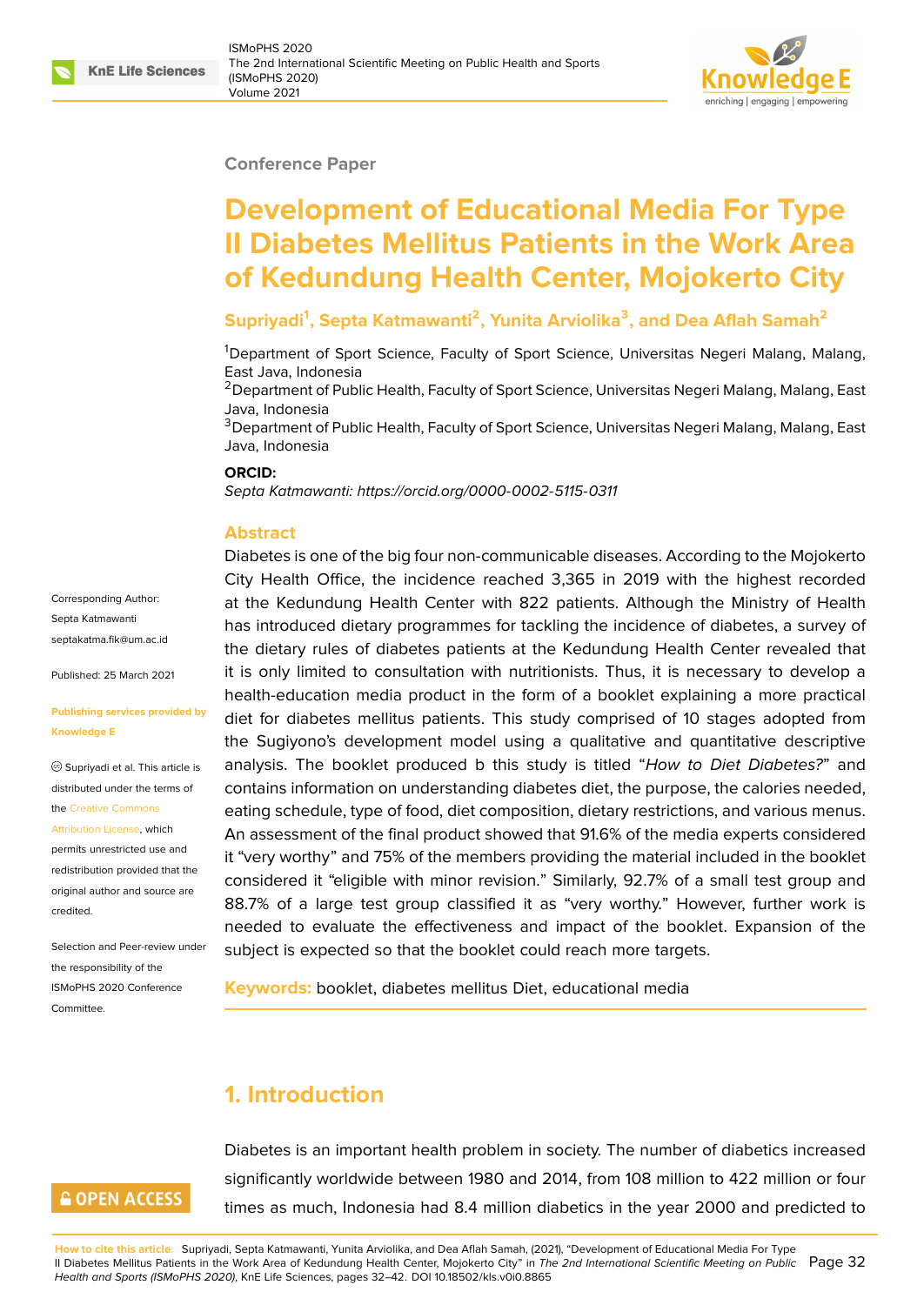reach 21.3 million sufferers in 2030 [1]. In the year 2018 Mojokerto City occupies the first position in the number of increasing prevalence of Type II Diabetes Mellitus as much 2.3% [2]. Based on the survey, the incidence of Diabetes Mellitus reached 3365 cases in 2019. The highest level of Diabet[e](#page-8-0)s Mellitus in the working area of Mojokerto City is Kedundung Health Center, which is 822 patients.

On[e](#page-8-1) of the Ministry of Health's programs in overcoming the incidence of Diabetes Mellitus is Diet [3] where usually Diabetes Mellitus sufferers feel bored with the diet they are doing [4], The right way for Diabetes Mellitus patients to adhere to the diet is by providing information about the diet [5] because knowledge about the role of food and the use of foo[d i](#page-8-2)n healing disease for a patient is very important [6]. This information can be co[nve](#page-9-0)yed through educational media, namely booklets.

Booklet is an educational media i[n t](#page-9-1)he form of printed books containing paper with several bound pages so that it resembles a book with a smaller [siz](#page-9-2)e. Booklets were chosen because they can attract attention, also easy to spread and can be reached by all groups. Booklet is an effective media for use in increasing knowledge [6].

Researchers have asked for opinions from the Kedundung Community Health Center in the PTM sector through interviews related to the development of booklets as a medium for health education about the Diabetes Mellitus Diet. The Puskes[ma](#page-9-2)s supports the development of this booklet, because in regulating the diet of diabetes mellitus sufferers it is only limited to consulting with nutritionists and being given leaflets and there is no control over diet when the patient arrives home. Based on this background, the researchers decided to carry out research and development of nutrition booklets as a medium for health education on the Type II Diabetes Mellitus diet for Type II Diabetes Mellitus sufferers in the working area of the Kedundung Health Center, Mojokerto City.

## **2. Material and Method**

This research is a type of research and development (R&D). This development research method is research that produces a product and then tests the effectiveness of the product. In producing a suitable product, it is necessary to analyse the needs obtained by qualitative methods and to test whether the product can function optimally, further research is needed [7].

The first stage, the researcher analyse the implementation of the Diabetes Mellitus diet. The next stage is to collect literature sources and relevant previous research for consideration befor[e d](#page-9-3)eveloping a product. At this stage, need a analysis also carried out regarding the booklet specifications desired by the respondents. Based on the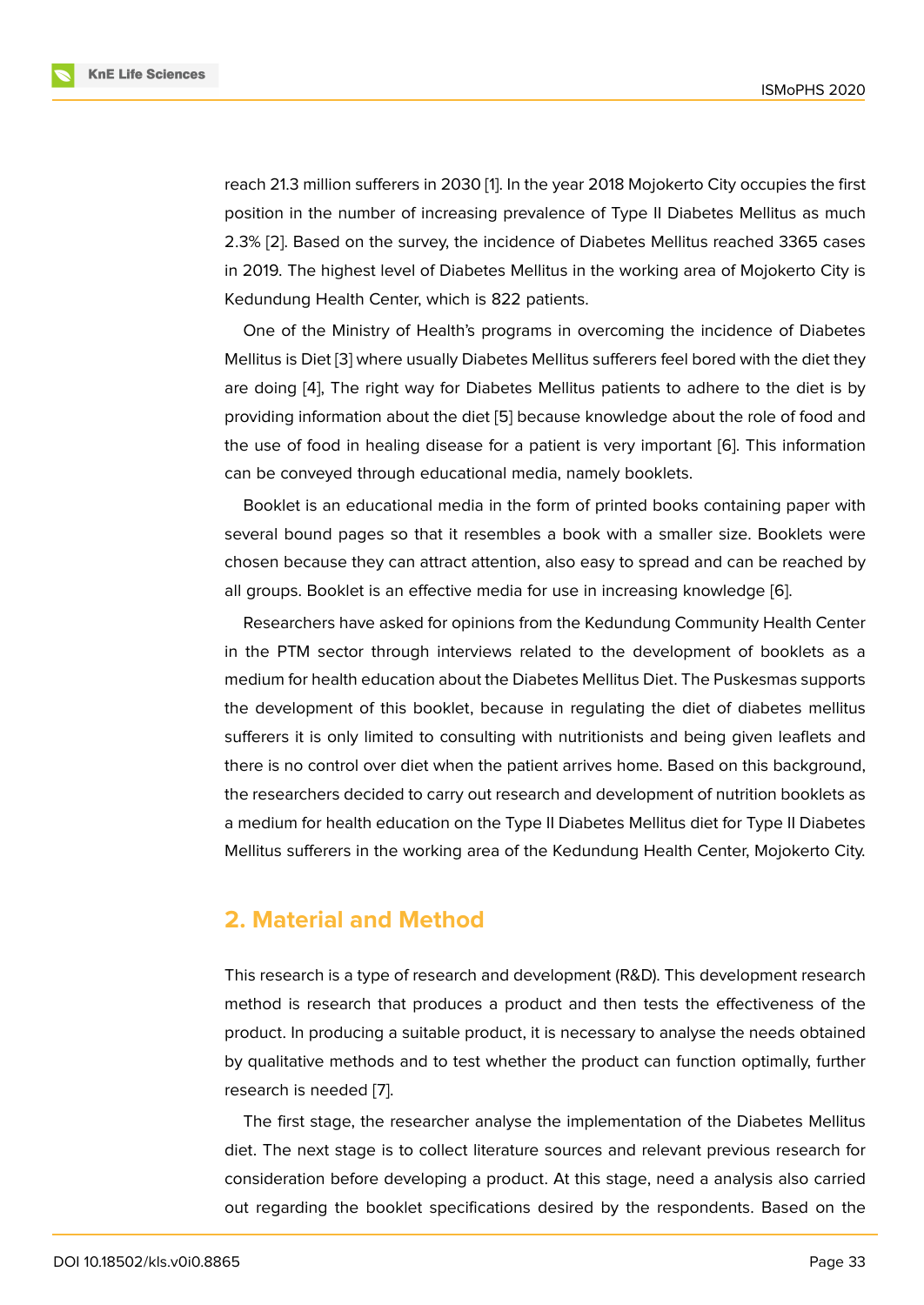results of the respondent's needs, then the specifications will be determined to be developed and validated. Product validation needs to be done to find out the results of the value from the material validator and media validator and will be used to make improvements to the product that will be tested in the field. There are three components that need to be validated based on the modified BSNP, namely content presentation, graphics, and language.

The product trial phase was carried out to collect data that could be used to assess the feasibility of a booklet on the Type II Diabetes Mellitus diet. This research was conducted in December-March 2020 at the Kedundung Health Center, Mojokerto City in the Prolanis activity. Determination of the number of trial subjects in research and development is 6-8 in the small group and 15-30 in the large group [8]. The types of data obtained are qualitative data and quantitative data. Quantitative data were obtained from initial research in the form of a needs analysis questionnaire given to respondents and a validation questionnaire of two experts, namely from the nutritio[n s](#page-9-4)ector and one media expert. This is to determine the percentage of respondents' needs in developing products as well as from product trial and product use test data. Qualitative data is data from several opinions of media experts, materials and respondents in the form of suggestions and input

The data collection instrument used in this development research was in the form of a questionnaire consisting of a questionnaire on the respondent's needs, an assessment questionnaire from experts and an assessment questionnaire from respondents during the product testing process and usage. Qualitative data in the form of suggestions and criticisms given by media experts, material experts and respondents were collected and conclusions were drawn then used as material for booklet improvements. Meanwhile, quantitative data from the results of product appraisals by respondents, material experts, and media experts were analysed using descriptive analysis techniques. Descriptive data analysis is used to analyse data by means of qualitative data converted into quantitative data. After the score is obtained, the next step is to assess the feasibility by calculating the percentage of eligibility using the following formula:

$$
P=f/N\times 100\%
$$

Information:

- P = Percentage figure
- $f =$ The result score
- $N =$  Totally score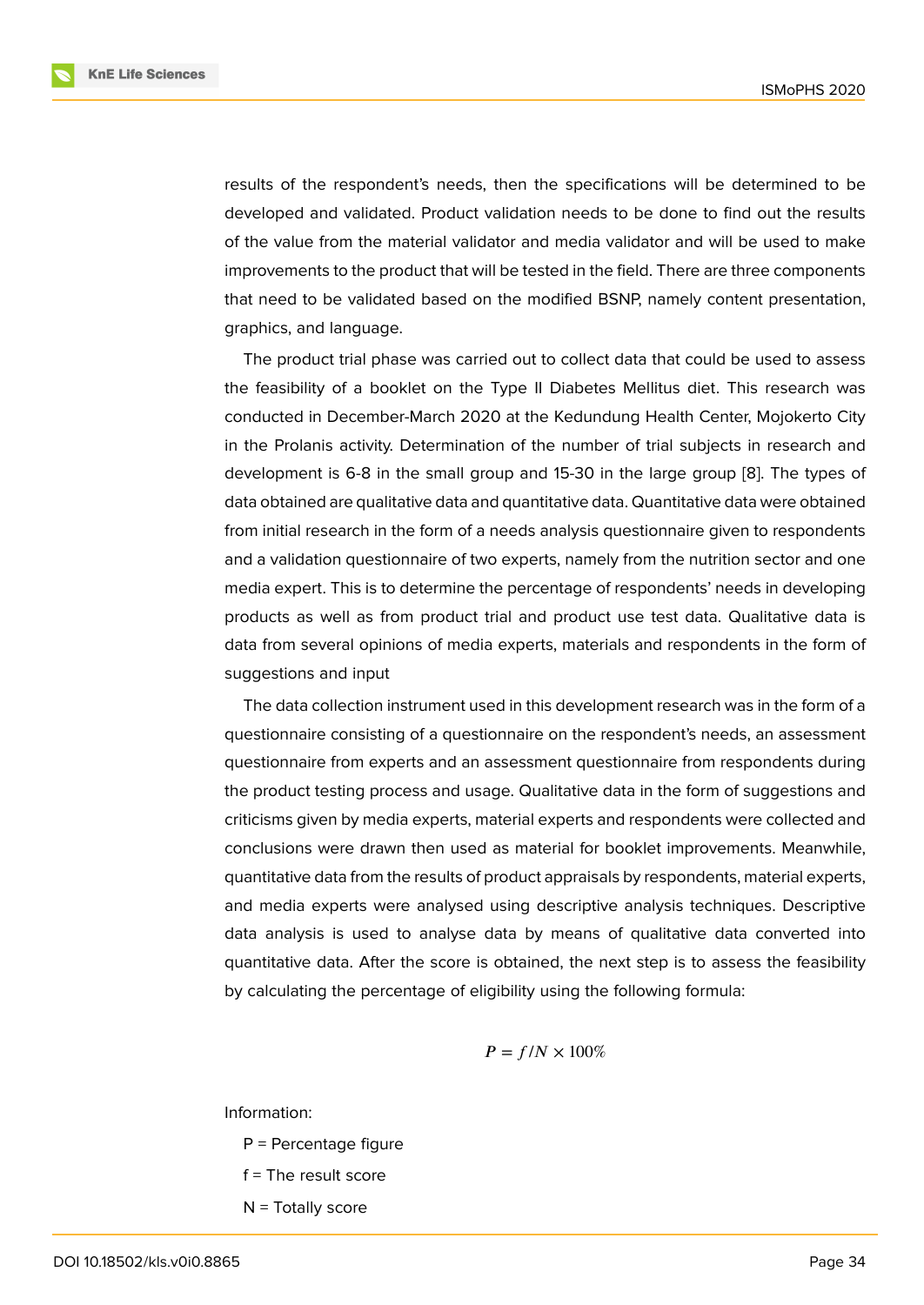

After knowing the percentage, it can be seen that the media has feasible or not based on the following criteria:

TABLE 1: Feasibility assessment.

| Percentage                  | Criteria                               |
|-----------------------------|----------------------------------------|
| $76\% <$ score $\leq 100\%$ | Very worth using                       |
| $51\% <$ score $\leq 75\%$  | Worth it with a minor revision         |
| $26\% <$ score $\leq 50\%$  | Quite Worth using with major revisions |
| 0% score $\leq$ 25%         | Not worth using                        |

# **3. Results**

## **3.1. Specification data of media requirements**

The specifications for the Diabetes Diet booklet media were carried out based on a needs analysis by the Prolanis Puskesmas Kedundung participants. The following is the result data from needs analysis activities:

- 1. *Booklet* have size A5;
- 2. Title "Bagaimana Cara Diet Diabetes?"
- 3. The colours used are Blue, Red, Green, Yellow, Brown, dan Gray
- 4. The types of images used are illustrative and real
- 5. There must be an image on every page
- 6. No need to use scientific words
- 7. The font used in Times New Romans with size 14pt

## **3.2. Media expert validation**

The results of the validation by the media expert were in the form of data, an average percentage of 91.6% belonging to the criteria "Very Fit for Use". The improvements made to the booklet design are as follows:

- 1. Change the cover image to an illustration image
- 2. The food image on the cover is changed to a healthy food image
- 3. Writing (menu options, taboos, tips) on the cover is removed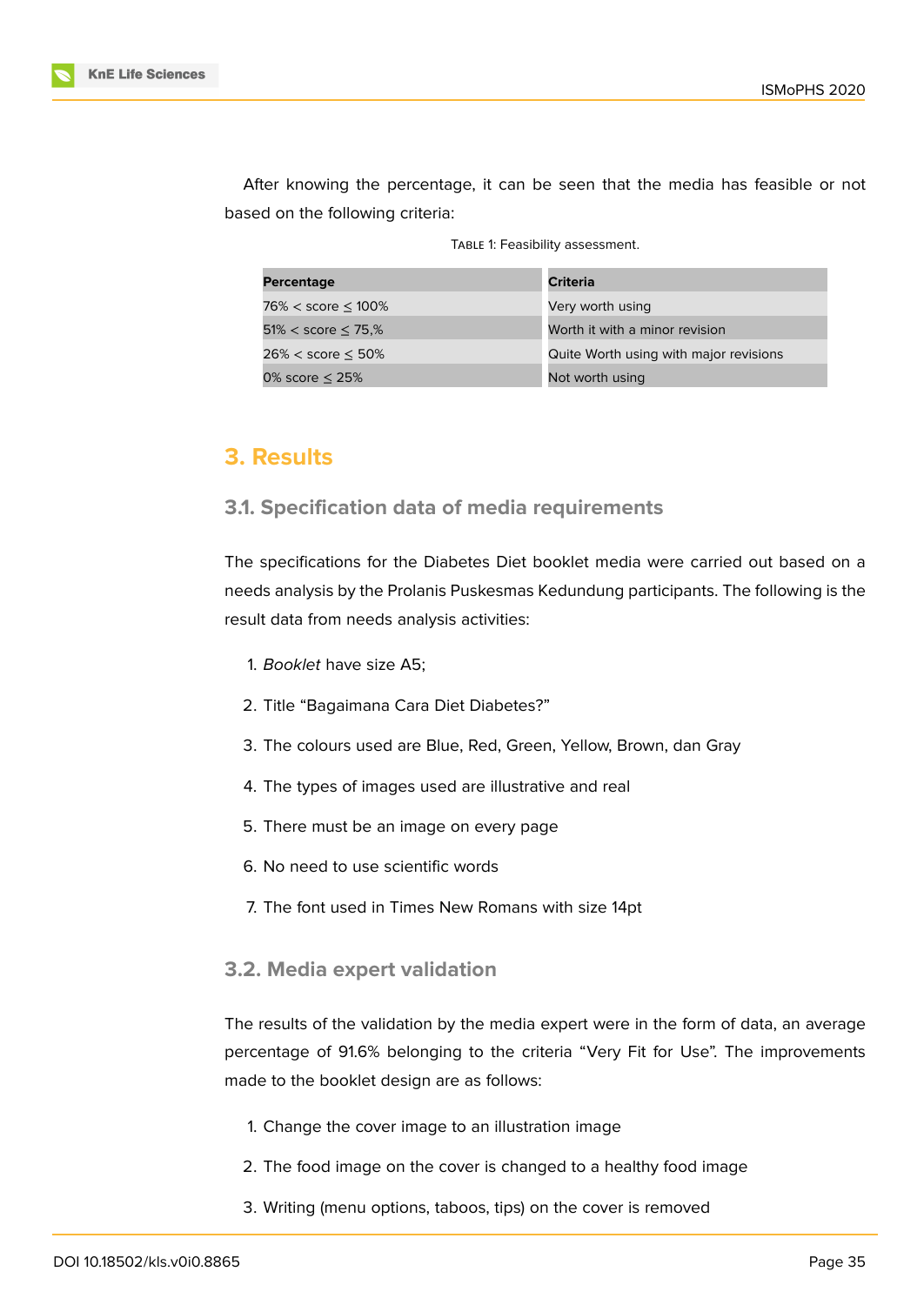- 4. Adding procedures for reading books
- 5. Added material grouping by book border colour
- 6. Add about the author
- 7. Add a source to each material
- 8. The grid pattern is reduced
- 9. Do not use branded images

#### **3.3. Media expert validation**

The results of the material expert's validation are in the form of data, an average percentage of 75%, which falls into the criteria of "eligible with minor revisions". The improvements made to the booklet design are as follows:

- 1. The material for calculating the number of calories is omitted
- 2. Calculations using percentages are replaced in the URT
- 3. Adding sample menus per day based on calorie needs
- 4. Added URT comparison

#### **3.4. Trial data small group**

Small group trials were carried out by directly visiting each respondent's house. Based on the trial activity on 6 prolanis participants obtained a small overall average result of 92.7% with the criteria "Very feasible to use. At this stage the respondents also provide suggestions to researchers. Here are some suggestions from respondents: Sampul dicetak dengan kertas yang lebih tebal

- 1. The cover is printed on heavier paper
- 2. Provide an illustrative image of the cooking method to make it more interesting

### **3.5. Trial data large group**

Small group trials were carried out concurrently with pro-planning activities. Based on the trial activity of 30 prolanis participants obtained a small overall average result of 88.7% with the criteria "Very feasible to use. At this stage some respondents experienced a little difficulty because they did not bring reading aids.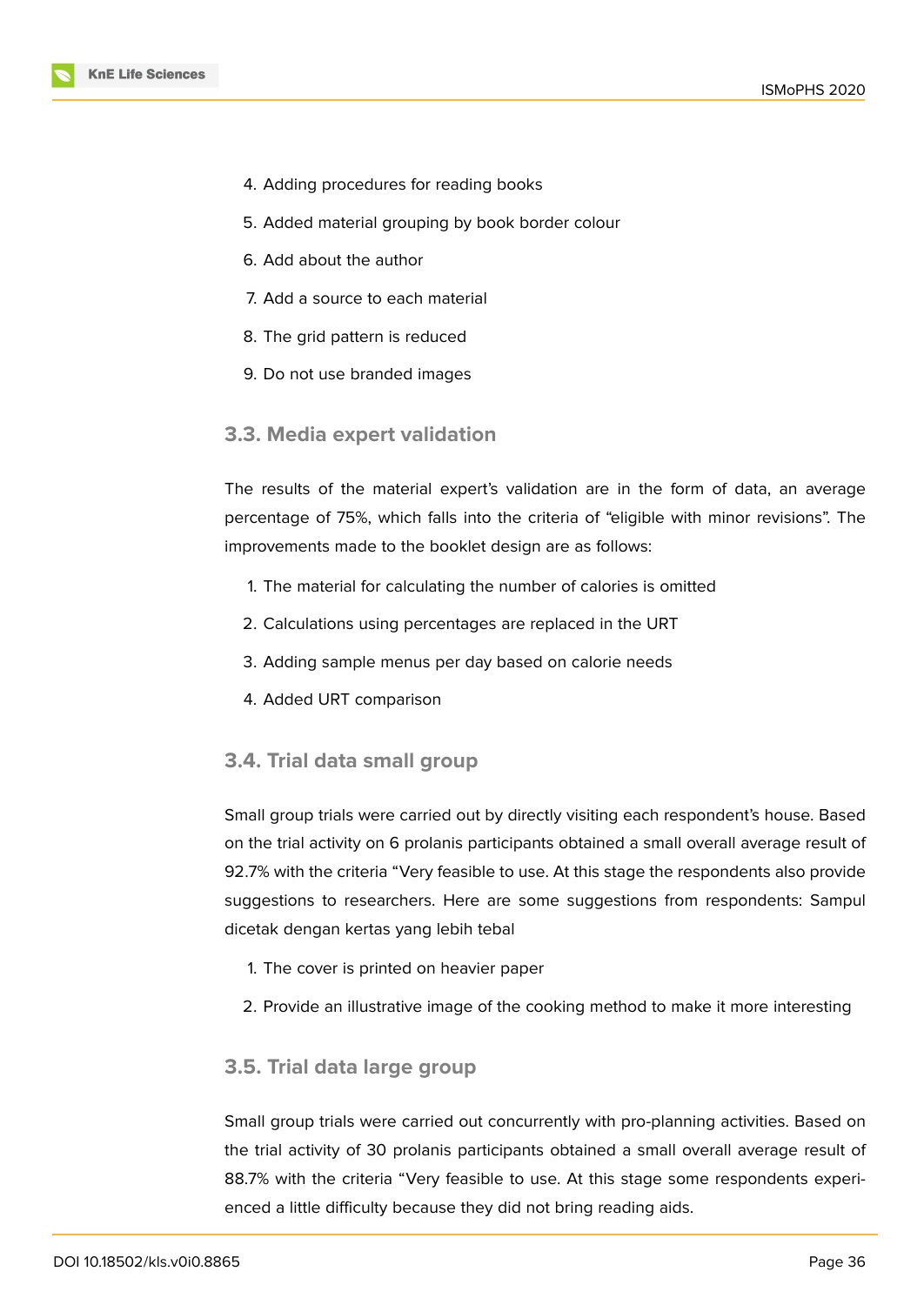# **4. Discussion**

Product development and research in the form of booklet media "How to Diet Diabetes?" this is generated through a development procedure that begins with a needs analysis. The media that will be used in the educational process requires good planning. This is supported by research by Ahmadi dkk. (2017), which states that in terms of assisting an effective education process, the media must be in tune with and in accordance with the needs of respondents [9]. To obtain information from respondents about matters that are known by respondents by submitting several written statements through questionnaires [10]. Filling in a questionnaire can be done by the respondent directly, and if the respondent cannot fill [it](#page-9-5) out by himself, the officer can fill it in by reading the question on the questionnaire [11].

[B](#page-9-6)ooklet has A5 Size (14.8 X 21 cm) middle volume. The type of paper used is Art Paper 150 gsm on the contents and 210 gsm on the cover. This booklet consists of the title, author's name, a[ut](#page-9-7)hor's agency, how to read the booklet, table of contents, bio, information on colour boundaries, material, and back cover. The Times New Romans 12pt and 14pt fonts. The material consists of the definition of the DM diet, goals, calorie needs, meal schedules, types of food, diet composition, dietary restrictions, examples of daily meals.

The results of the data analysis showed that the media product of the booklet "How to Diet Diabetes?" generally included in the feasible and valid category. The feasibility level of educational media is proven by a feasibility test through media validation, materials, and trials where a quantitative assessment in the form of a score and a qualitative assessment is obtained through the criticism of the suggestions given.

Product booklet "How to Diet Diabetes?" has been made through several revisions to improve the quality of the media so that it can be used optimally. The final results of this booklet product received a good response from the validators of media experts, materials and trial respondents, with the values obtained belonging to the criteria "Very Appropriate" in media validation, small group trials, large group tests and "Eligible" criteria in validation theory.

Based on the above statement, it can be concluded that the media developed has met the appropriate criteria and overall it is said to be good and can be used as a health promotion media in the Diabetes Mellitus Prolanis of the Kedundung Health Center, Mojokerto City. The results of this study are also in line with previous research by Ahmad et al. (2017) which states that the media produced shows excellent results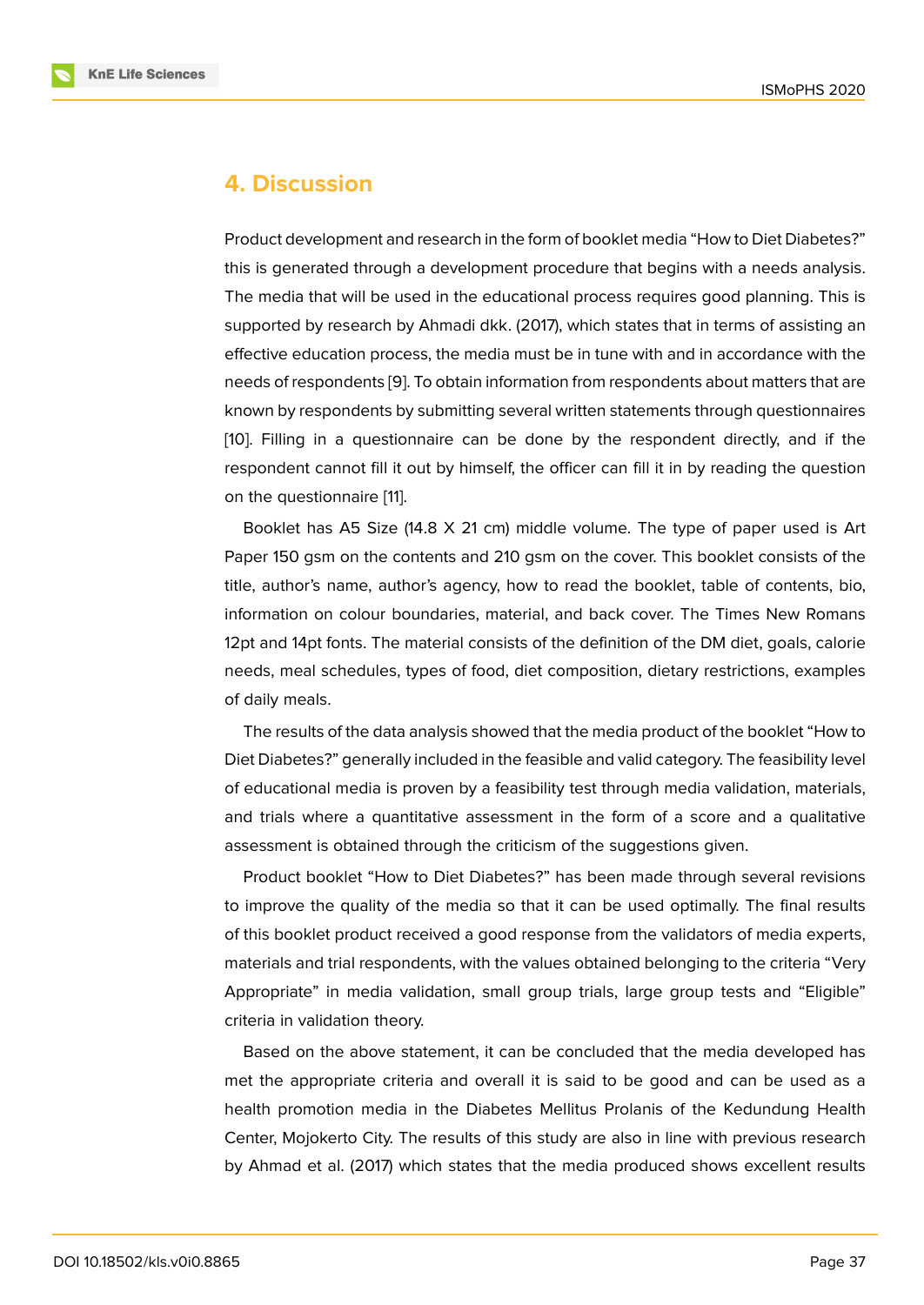with the "Very Appropriate" category on each of its assessment indicators and can be used as a medium in health education [12].

According to Notoatmodjo (in Jatmika, 2019), good health promotion media must meet several criteria for Technology, Access, Cost, Interactivity, Organization, and Novelty [13]. Booklet "How To Diet Diabetes?" it is v[ery](#page-9-8) appropriate to be used as a media for health education on the target, considering that the condition of facilities and infrastructure that support the use of other media is not yet available in Prolanis Puskesmas Kedund[ung](#page-9-9), Mojokerto City. Based on this, this booklet is a media that is easily \* accessible to people with Diabetes Mellitus because it does not require a specific tool to use it (Access).

The next criterion that must be considered is the cost (Cost) incurred for making booklets. Booklets are presented in printed form, so it costs money to print them. The more the number of booklets that are printed.. the smaller the cost for each booklet. This is in line with Kurniawan's research (2017), if the costs are added up as a whole then the costs are divided by the number of products produced, it can be seen that the more products produced, the less per unit cost This is also felt by researchers, the costs used to print The 30 booklets in the large group trial were IDR 285,000 (unit cost, 285,000 / 30 = 9,500), while the printing of 6 booklets during the small group trial at the same place was IDR 66,000 (unit cost, 66,000 / 11 = 11,000). Regarding the costs required to print booklets, it should not be a problem when looking at the benefits and advantages that will be obtained, compared to other promotional media, booklets include printed media which require lower costs than audio and visual media [15].

The next consideration is the technology aspect. In terms of technology, the use of booklets is very simple, where its use is practical because it can be used anytime, anywhere and does not require electricity and other tools suc[h as](#page-9-10) sound and monitors so that it is in accordance with the conditions of the facility, the implementation of prolanis at the Health Center [16]. Based on this, it can be concluded that in terms of technology the booklet "How to do a diabetes diet?" is fulfilled.

The next aspect that becomes the criterion is the interactive aspect (interactivity). Good media is what can lead t[o in](#page-9-11)teractivity. In the booklet "How to do a diabetes diet?" There are several things that make the booklet more interesting when read. The author adds pictures, chooses colours and gives sentences that seem to invite the reader to talk. According to Bagaray (2016), a person will understand and be more excited when there is an image added to a reading, besides that it can also cause a sense of beauty [16]. The blue, red, green, yellow, brown and grey colours in this booklet also have their own meaning for readers.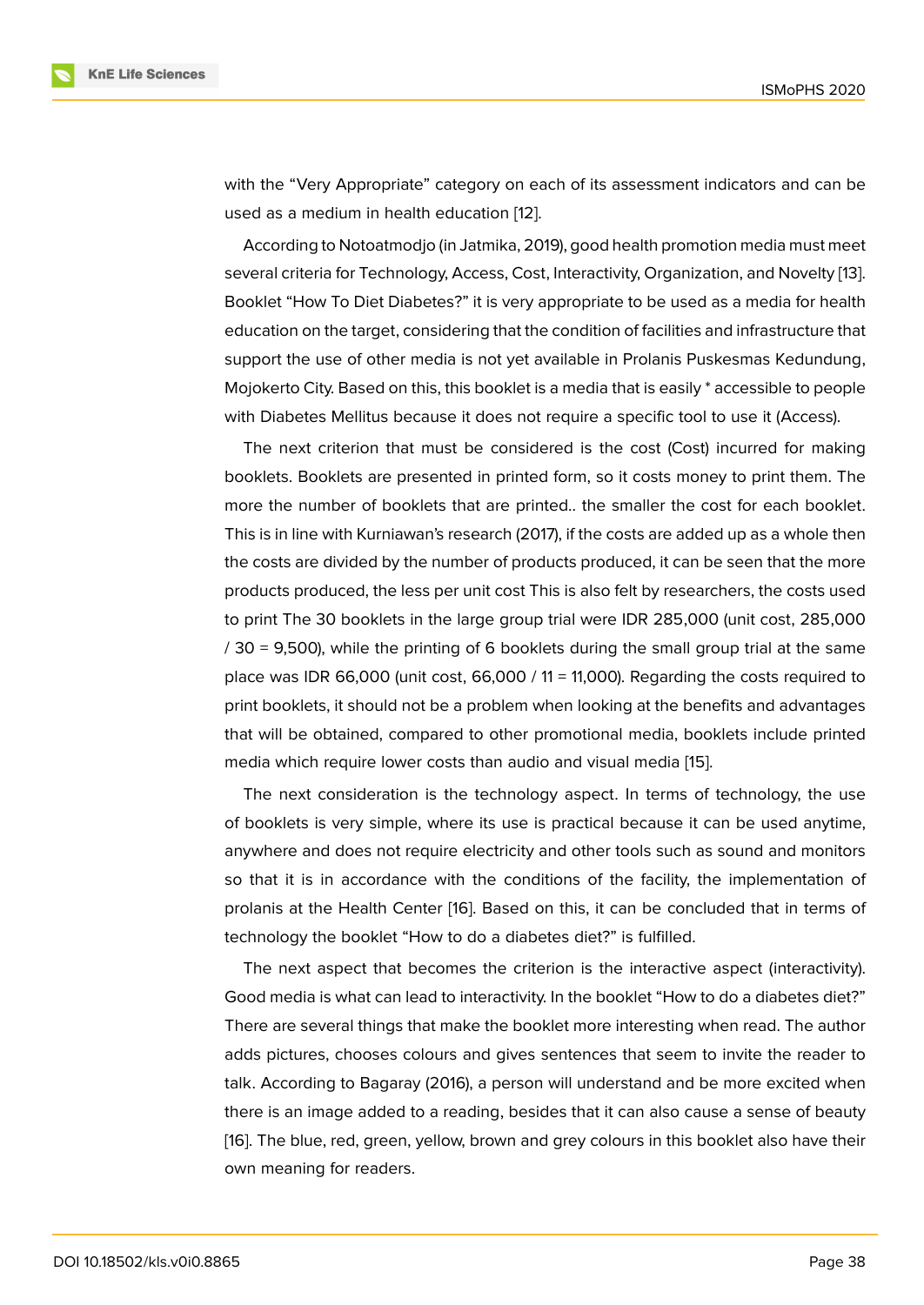The Blue colour  $\Box$  has a calming meaning, it is hoped that in blue it can give a calming impression so that you can focus more on reading the booklet [17]. The Red colour  $\Box$ ) with full saturation it displays a hot and strong impression, because of this strong and aggressive nature, Red can be used to attract the attention of respondents reading booklets [17]. The Green Colour  $(\blacksquare)$  can be combined with blue so that it becomes a colour combination that gives the respondent a calming impression [17]. The Yellow colour  $\Box$  Psychologically it is a colour that is very striking than other colours, so this colour is most suitable to attract the attention of respondents, it is hoped that it can bring respondents in a happy atmosphere when reading the booklet [17]. The Brown colour  $(\blacksquare)$  is a neutral colour that is natural, warm and stable, it is hoped that using the Brown Colour will give the booklet a graceful and elegant impression [17]. The Grey colour  $\Box$ ) associated with neutral, the effect of the grey colour on a product is a balance between black and white and is very suitable for use as a supporting colour, It is hoped that grey will be the colour most easily seen by the eye so that when respondents read the booklet they do not get tired easily [17].

Booklet "How To Diet Diabetes?" it also qualifies for the Organization. Prolanis administrators provide support for the development of booklets on how to correct a diabetes diet at the Kedundung He[alth](#page-10-0) Center, Mojokerto City because there is no similar media in the Puskesmas. In utilizing the booklet, Prolanis received the booklet "How to Diet Diabetes?" Apart from being given to people with Diabetes Mellitus, this booklet can also help in implementing the Diabetes Mellitus Diet. With this booklet media, people with Diabetes Mellitus will get complete information about the implementation of the recommended patient's diet, accompanied by examples of daily menus based on calorie needs to make it easier for 1 DM patient to apply the diet [20].

The last aspect that is considered to meet the criteria is novelty, namely renewability. This booklet is one type of educational media developed using an explanation in [the](#page-10-1) form of images and the presence of attractive colours, so that respondents feel interested and happy when reading the booklet [20]. The development of other types of more modern media is not yet possible to implement, because according to the target situation, the use of booklets is considered the most feasible. As a companion medium, the information contained in the developed boo[kle](#page-10-1)t must be clear, firm, and easy to understand and to make it more interesting, the development of the booklet can also be accompanied by pictures related to the material on applying the Diabetes Mellitus diet. Based on this, the existence of the booklet "How to Diet Diabetes" in prolanis at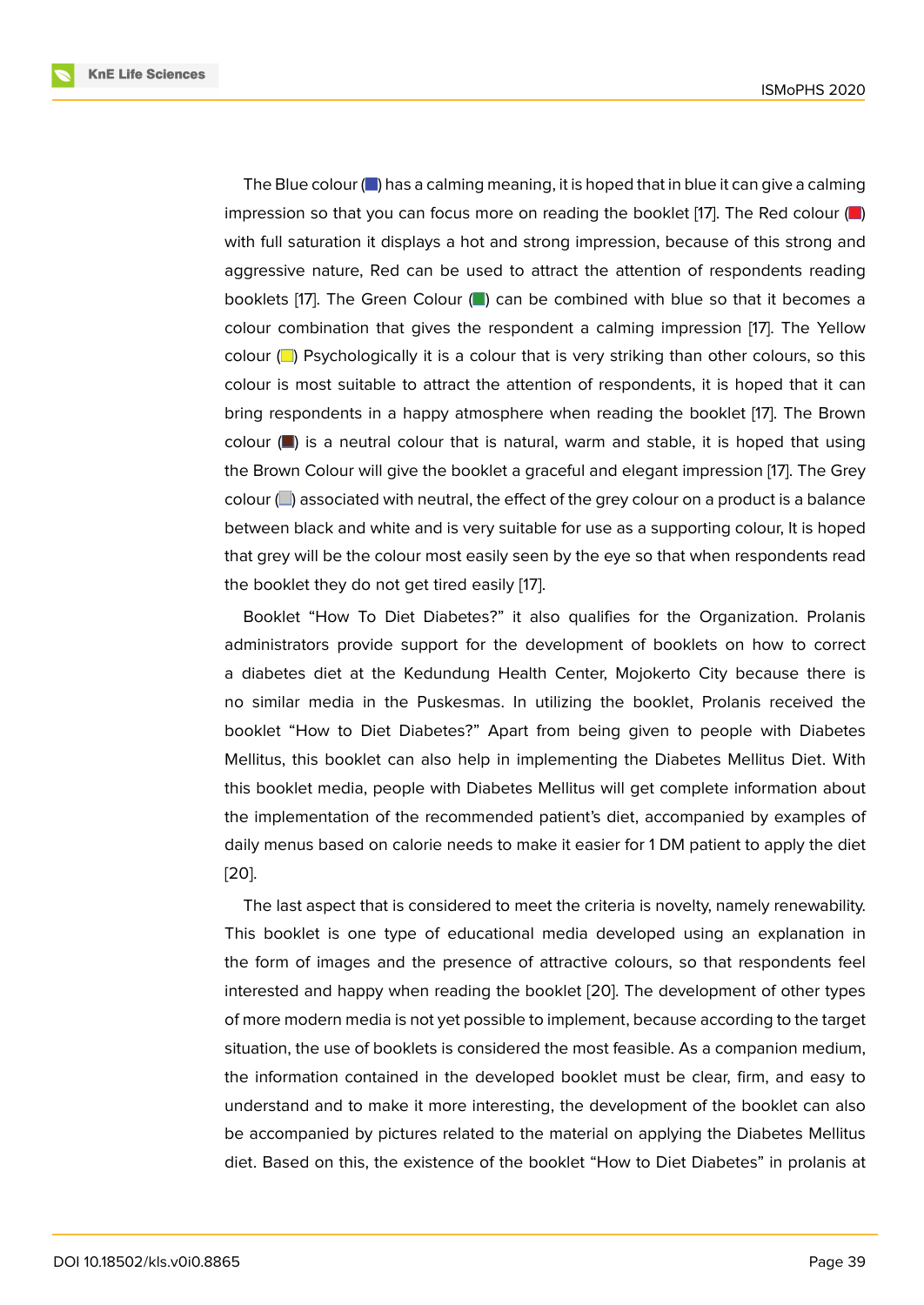

the Kedundung Health Center is very useful because there may not be similar media related to the implementation of the Diabetes Mellitus diet.

# **5. Conclusion**

Based on the analysis of the discussion and also the results of validation activities by media and material experts, as well as the results of small and large group trials, it can be said that the booklet "How to Diet Diabetes?" This is very feasible and can be used as a medium in health promotion about the diabetes diet in people with diabetes mellitus in the working area of the Kedundung Health Center. With the advantages of the booklet, the title in this booklet has been made as attractive as possible according to the analysis of the needs of consumers / readers, the use of colour has been optimized, and does not exceed 30 pages. There are instructions for processing food ingredients that are in accordance with the diabetes mellitus diet for people with type 2 diabetes mellitus. The material presented in the booklet is made as concise and as compact as possible from reliable sources. Besides these advantages, this booklet has a weakness, namely the "How to Diet Diabetes?" This still does not fully meet the expected product specifications, because there are still some materials that have not been conveyed briefly and clearly.

# **Acknowledgement**

None

# **Conflict of Interest**

The authors declare that there is no conflict of interest.

## **References**

- <span id="page-8-0"></span>[1] WHO. (2016). *Global Report on Diabetes*. Geneva: World Health Organization.
- <span id="page-8-1"></span>[2] Riskesdas. (2018). *Hasil Utama Riskesdas*. Jakarta: Kementerian Kesehatan Badan Penelitia dan Pengembangan Kesehatan, p. 66.
- <span id="page-8-2"></span>[3] Kemenkes. (2018). *Infodatin: Hari Diabetes Sedunia: Cegah, Cegah. Dan Cegah!* Jakarta: Pusat Data dan Informasi Kementerian Kesehatan RI.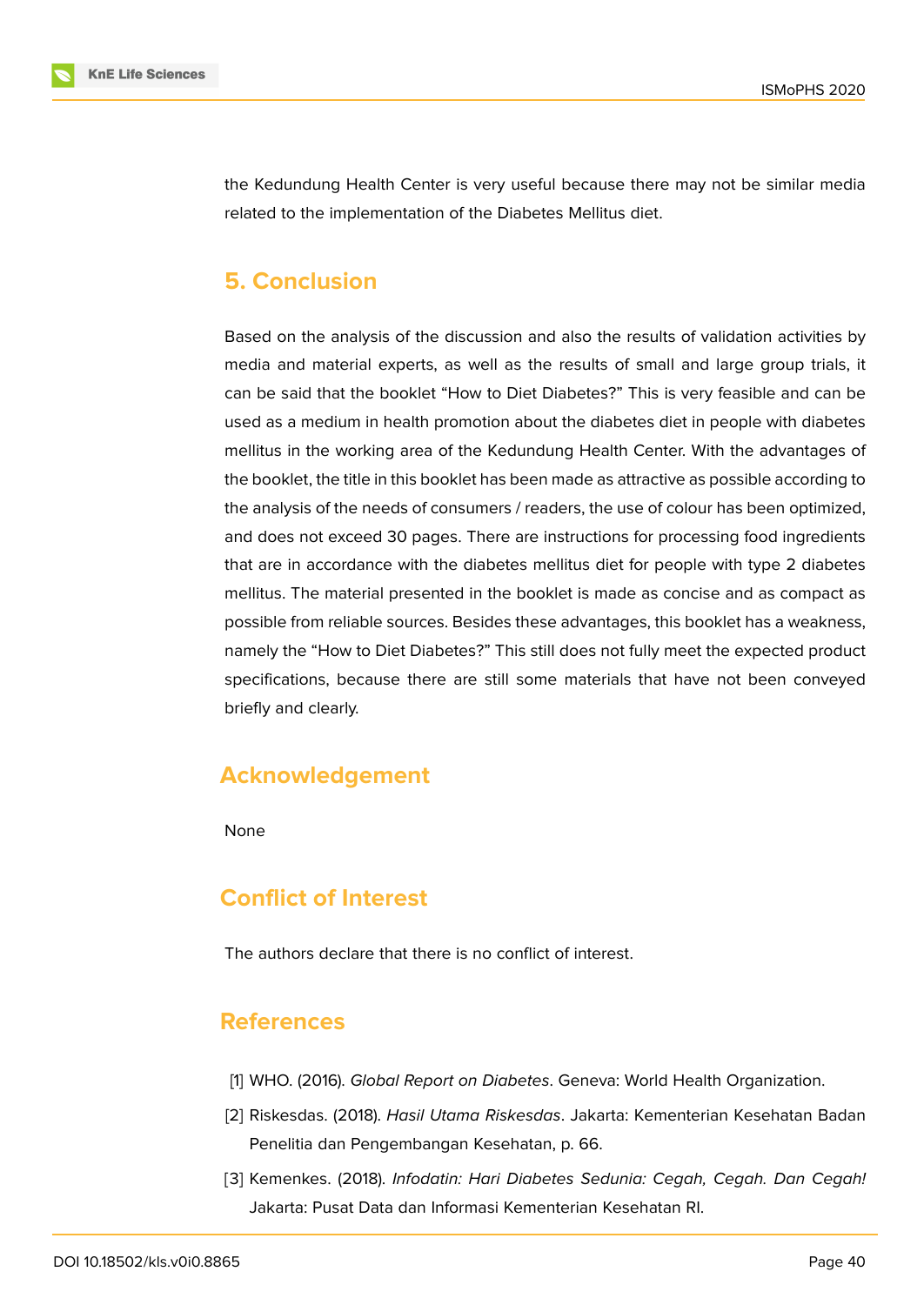

- <span id="page-9-0"></span>[4] Pratita, N. D. (2012). Hubungan Dukungan Pasangan Dan Health Locus of Control Dengan Kepatuhan Dalam Menjalani Proses Pengobatan Pada Penderita Diabetes Mellitus Tipe 2. *Jurnal Ilmiah Mahasiswa Universitas Surabaya*, vol. 1, issue 5, pp. 86-96.
- <span id="page-9-1"></span>[5] Ningrat, R. K., Kusnanto, E. U. (2019). Edukasi Latihan Keluarga Dengan Media Booklet Dan Manajemen Diet Pasien Diabetes Mellitus. *Jurnal Kesehatan Masyarakat*, vol. 3, issue 1, pp. 1-9.
- <span id="page-9-2"></span>[6] Puspita, K. D. and Rahayu, S. R. (2011). Faktor-Faktor Yang Berhubungan Dengan Perilaku Menyisakan Makanan Pasien Diit Diabetes Mellitus. *Jurnal Kesehatan Masyarakat*, vol. 6, issue 2, pp. 121–122.
- <span id="page-9-4"></span><span id="page-9-3"></span>[7] Sugiyono, P. (2015). *Metode Penelitian Pendidikan*. Bandung: Alfabeta.
- [8] Setyosari, P. (2015). *Metode Penelitian Pendidikan Dan Pengembangan*. Jakarta: Kencana.
- <span id="page-9-5"></span>[9] Ahmadi, F., *et al*. (2017). Pengembangan Media Edukasi "Multimedia Indonesian Culture" (Mic) Sebagai Penguatan Pendidikan Karakter Siswa Sekolah Dasar. *Jurnal Penelitian Pendidikan*, vol. 34, issue 2, pp- 127-136.
- <span id="page-9-6"></span>[10] Hermawan, I. (2019). *Metodologi Penelitian Pendidikan Kuantitatif, Kualitatis Dan Mixed Methode*. Jakarta: Hidayatul Quran Kuningan.
- <span id="page-9-7"></span>[11] Minto, R. (2010). *Bahasa Indonesia Di Perguruan Tinggi*. Jakarta: PT Gramedia Widiasrana Indonesia.
- <span id="page-9-8"></span>[12] Ahmad, A., Adi, S. and Gayatri, R. W. (2017). Pengembangan Buku Saku Sebagai Media Promosi Kesehatan Tentang Cacingan Yang Ditularkan Melalui Tanah Pada Siswa Kelas IV SDN 01 Kromengan Kabupaten Malang. *Preventia*, vol. 2, issue 1, pp. 25-36.
- <span id="page-9-9"></span>[13] Jatmika, S. E. D. J. (2019). *Buku Ajar Pengembangan Media Promosi Kesehatan*. Yogyakarta: K-Media.
- [14] Kurniawan, D. (2017). Analisis Perilaku Biaya: Suatu Studi Komparasi Konsep Teoretis Dan Praktik Pada Biaya Produksi (Manufacturing Cost). *Jurnal Substansi*, vol. 1, issue 1, pp. 1-24.
- <span id="page-9-10"></span>[15] Farudin, A. (2011). Perbedaan Efek Konseling Gizi Dengan Media Leaflet Dan Booklet Terhadap Tingkat Pengetahuan, Asupan Energi Dan Kadar Gula Darah Pada Pasien Diabetes Melitus Di RSUD DR. Moewardi Surakarta. (Master Thesis, Fakultas Ilmu Kesehatan Universitas Muhammadiyah Surakarta, 2011).
- <span id="page-9-11"></span>[16] Bagaray, F. E. K. (2016). Efektivitas DHE Dengan Media Booklet Dan Media Flip Chart Terhadap Peningkatan Pengetahuan Kesehatan Gigi Dan Mulut Siswa SDN 126 Manado. *Jurnal e-Gig*, vol. 4, issue 2, pp. 76-82.